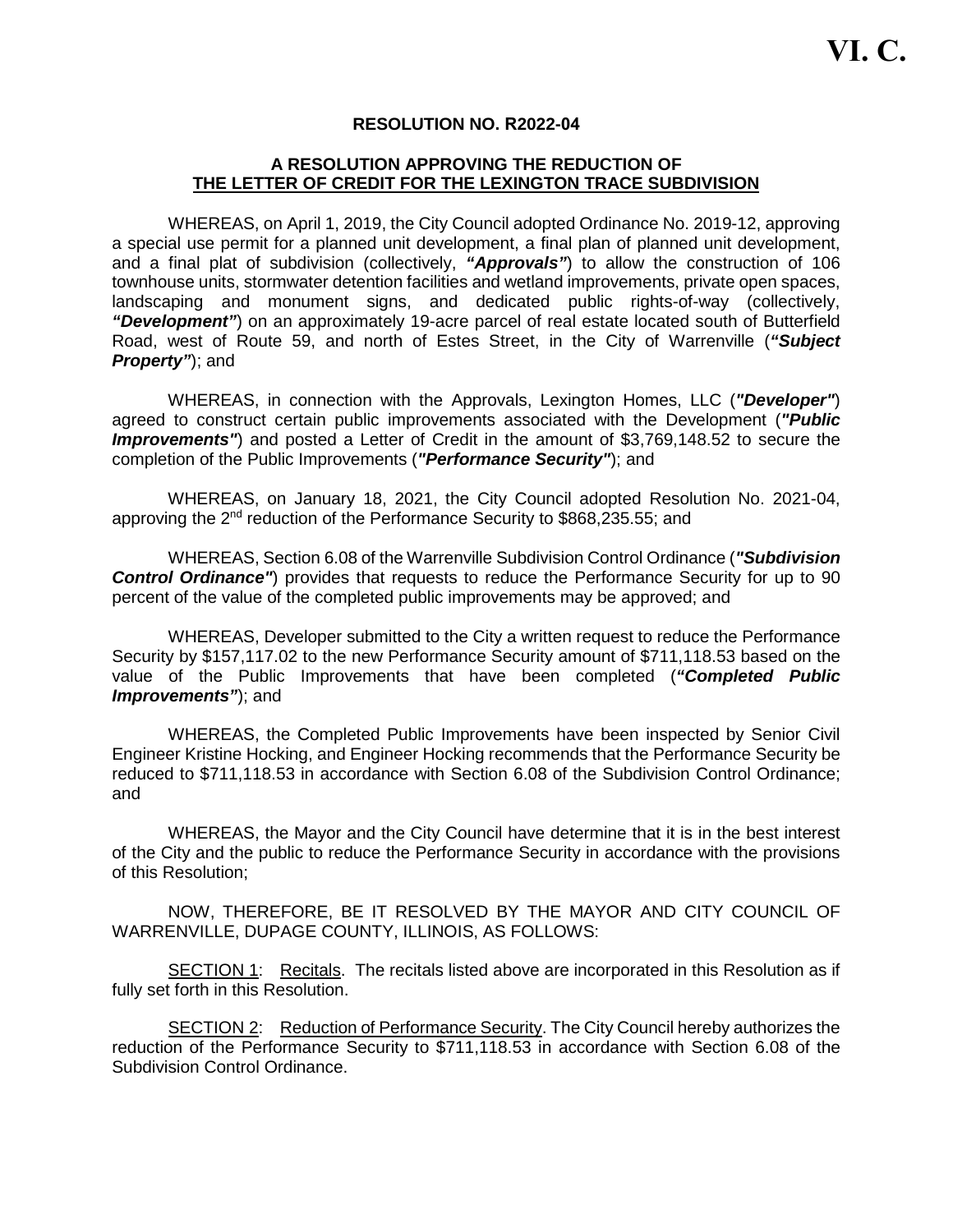SECTION 3: Effective Date. That this Resolution shall be in full force and effect from and after its passage and approval in the manner provided by law.

PASSED THIS \_\_\_\_ day of \_\_\_\_\_\_\_\_, 2022.

AYES:

NAYS:

ABSENT:

APPROVED THIS \_\_\_\_ day of \_\_\_\_\_\_\_\_, 2022.

ATTEST:

\_\_\_\_\_\_\_\_\_\_\_\_\_\_\_\_\_\_\_\_\_\_\_\_\_\_\_\_\_\_\_\_\_\_\_\_\_ **MAYOR** 

\_\_\_\_\_\_\_\_\_\_\_\_\_\_\_\_\_\_\_\_\_\_\_\_\_\_\_ CITY CLERK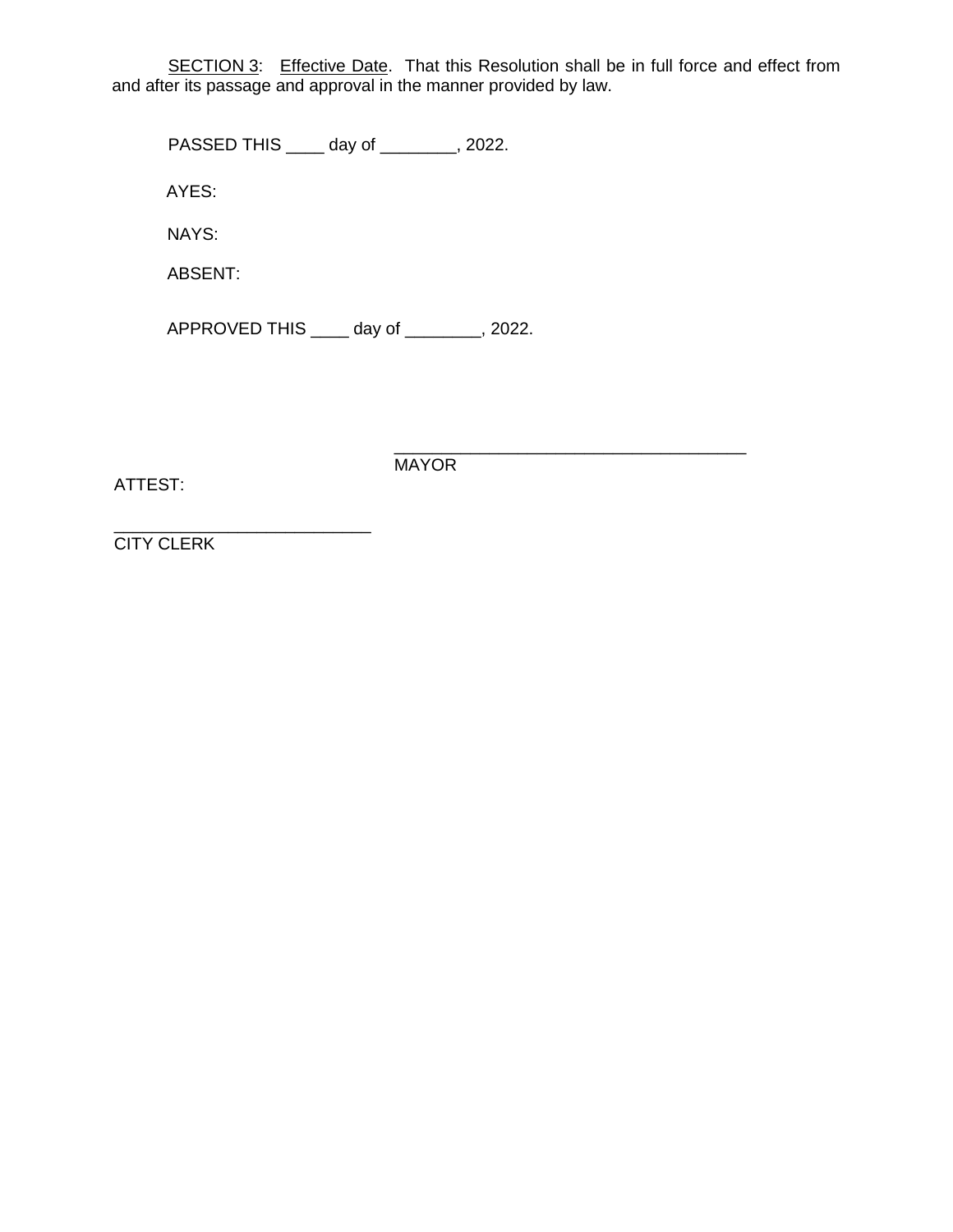## **CITY OF WARRENVILLE MEMO**

TO: Mayor, City Council, and City Administrator Coakley FROM: Kristine Hocking, Senior Civil Engineer  $\cancel{\angle}$ SUBJECT: LEXINGTON TRACE – BOND REDUCTION REQUEST NO. 3 DATE: February 15, 2022

City staff has received the attached Bond Reduction Request No. 3 for Lexington Trace Subdivision dated January 28, 2022. Lexington Trace, LLC provided Performance and Payment bonds (#800035654) from Atlantic Specialty Insurance Company originally in an amount of \$3,769,148.52 for public improvements. On January 18, 2021, City Council approved a second reduction of the existing bond to \$868,235.55.

This reduction requested is to reduce the bonds further by \$157,117.02 to a new amount of \$711,118.53. City staff have reviewed the request and finds it acceptable. This new amount represents 100% of all incomplete items, 10% retainage of any completed items and 10% City surety for all items. One surety reduction will be processed every eight (8) months by the City with no additional fees due. If an additional surety reduction is requested during those eight (8) months, then a \$400.00 processing fee will apply.

After all of the remaining public improvement work has been completed, a final inspection has been held, the as-built plans have been approved and the bill of sale has been executed, the security bonds may be reduced to the 10% City surety, which must remain in place until the end of the required two-year maintenance period following final acceptance by the City Council.